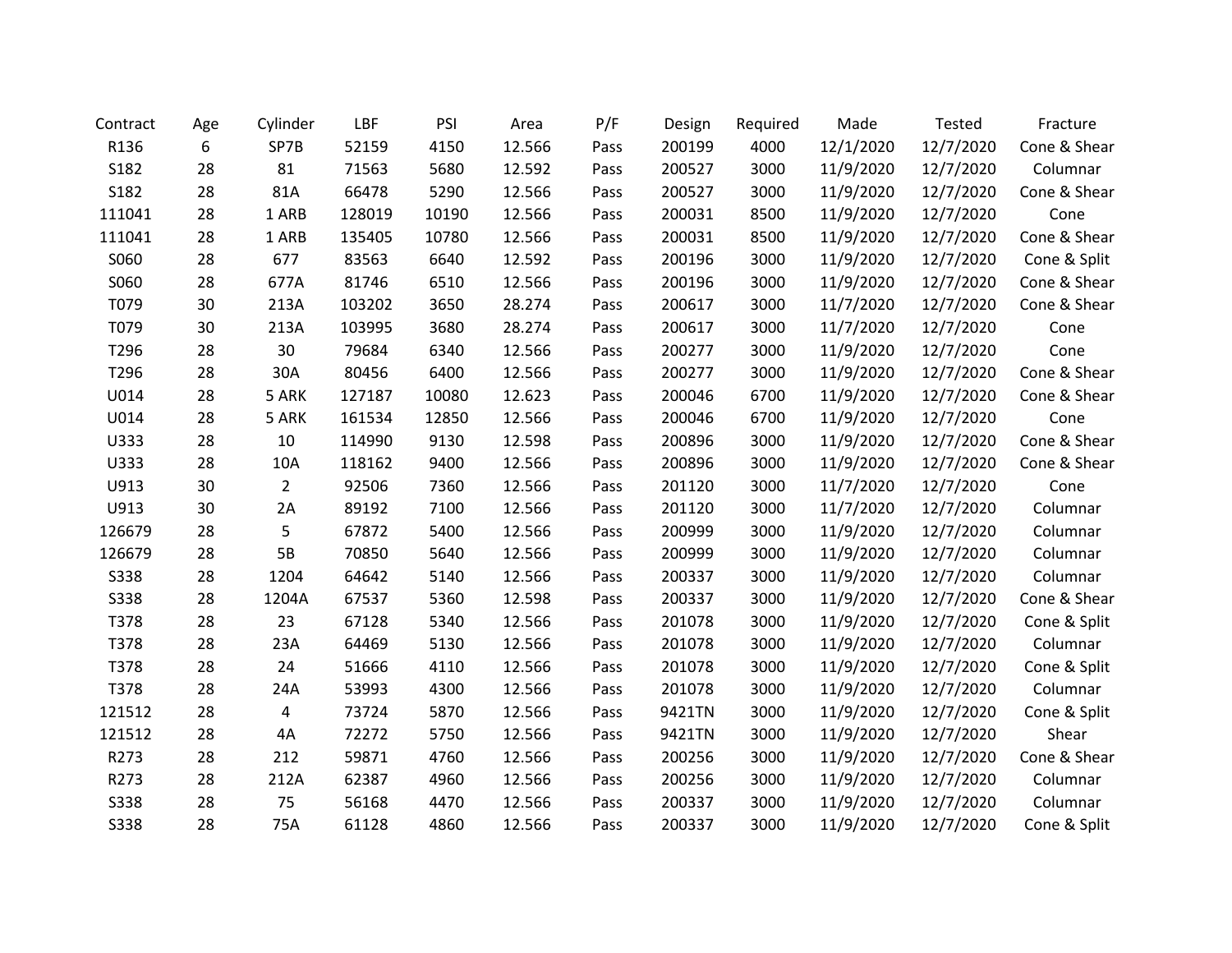| 119814 | 28 | 3    | 46908  | 3730 | 12.566 | Pass | 200154 | 3000 | 11/9/2020 | 12/7/2020 | Shear        |
|--------|----|------|--------|------|--------|------|--------|------|-----------|-----------|--------------|
| 119814 | 28 | 3A   | 45809  | 3650 | 12.566 | Pass | 200154 | 3000 | 11/9/2020 | 12/7/2020 | Columnar     |
| T154   | 30 | 42   | 116766 | 9290 | 12.566 | Pass | 19345  | 3000 | 11/7/2020 | 12/7/2020 | Columnar     |
| T154   | 30 | 42A  | 91773  | 7300 | 12.566 | Pass | 19345  | 3000 | 11/7/2020 | 12/7/2020 | Cone & Shear |
| DB1808 | 28 | 463  | 62900  | 5010 | 12.566 | Pass | 200648 | 4000 | 11/9/2020 | 12/7/2020 | Cone & Split |
| DB1808 | 28 | 463A | 66312  | 5280 | 12.566 | Pass | 200648 | 4000 | 11/9/2020 | 12/7/2020 | Cone & Split |
| 106077 | 28 | 94   | 100958 | 8030 | 12.566 | Pass | 200292 | 3000 | 11/9/2020 | 12/7/2020 | Cone & Shear |
| 106077 | 28 | 94A  | 100756 | 8020 | 12.566 | Pass | 200292 | 3000 | 11/9/2020 | 12/7/2020 | Cone & Shear |
| 123629 | 28 | 6    | 56178  | 4460 | 12.598 | Pass | 200318 | 3000 | 11/9/2020 | 12/7/2020 | Columnar     |
| 123629 | 28 | 6A   | 55501  | 4420 | 12.566 | Pass | 200318 | 3000 | 11/9/2020 | 12/7/2020 | Cone & Split |
| S272   | 30 | 135  | 103613 | 8250 | 12.566 | Pass | 201015 | 4000 | 11/7/2020 | 12/7/2020 | Cone & Shear |
| S272   | 30 | 135A | 107340 | 8540 | 12.566 | Pass | 201015 | 4000 | 11/7/2020 | 12/7/2020 | Cone & Shear |
| S272   | 30 | 136  | 93587  | 7450 | 12.566 | Pass | 201015 | 4000 | 11/7/2020 | 12/7/2020 | Cone & Shear |
| S272   | 30 | 136A | 101171 | 8050 | 12.566 | Pass | 201015 | 4000 | 11/7/2020 | 12/7/2020 | Cone & Shear |
| T272   | 30 | 137  | 105258 | 8380 | 12.566 | Pass | 201015 | 4000 | 11/7/2020 | 12/7/2020 | Cone & Shear |
| T272   | 30 | 137A | 107898 | 8590 | 12.566 | Pass | 201015 | 4000 | 11/7/2020 | 12/7/2020 | Cone & Shear |
| S272   | 30 | 138  | 98250  | 7820 | 12.566 | Pass | 201015 | 4000 | 11/7/2020 | 12/7/2020 | Cone & Shear |
| S272   | 30 | 138A | 95576  | 7610 | 12.566 | Pass | 201015 | 4000 | 11/7/2020 | 12/7/2020 | Cone & Shear |
| S272   | 30 | 139  | 92277  | 7340 | 12.566 | Pass | 201015 | 4000 | 11/7/2020 | 12/7/2020 | Cone & Shear |
| S272   | 30 | 139A | 97566  | 7760 | 12.566 | Pass | 201015 | 4000 | 11/7/2020 | 12/7/2020 | Cone & Shear |
| S272   | 30 | 140  | 96352  | 7670 | 12.566 | Pass | 201015 | 4000 | 11/7/2020 | 12/7/2020 | Cone & Shear |
| S272   | 30 | 140A | 96841  | 7710 | 12.566 | Pass | 201015 | 4000 | 11/7/2020 | 12/7/2020 | Columnar     |
| S272   | 30 | 141  | 84993  | 6760 | 12.566 | Pass | 201015 | 4000 | 11/7/2020 | 12/7/2020 | Cone & Shear |
| S272   | 30 | 141A | 89027  | 7080 | 12.566 | Pass | 201015 | 4000 | 11/7/2020 | 12/7/2020 | Cone & Shear |
| S272   | 30 | 142  | 78089  | 6210 | 12.566 | Pass | 201015 | 4000 | 11/7/2020 | 12/7/2020 | Cone         |
| S272   | 30 | 142A | 82851  | 6590 | 12.566 | Pass | 201015 | 4000 | 11/7/2020 | 12/7/2020 | Columnar     |
| S272   | 30 | 143  | 88632  | 7050 | 12.566 | Pass | 201015 | 4000 | 11/7/2020 | 12/7/2020 | Columnar     |
| S272   | 30 | 143A | 87251  | 6940 | 12.566 | Pass | 201015 | 4000 | 11/7/2020 | 12/7/2020 | Cone         |
| S272   | 30 | 144  | 84016  | 6690 | 12.566 | Pass | 201015 | 4000 | 11/7/2020 | 12/7/2020 | Cone & Shear |
| S272   | 30 | 144A | 82697  | 6580 | 12.566 | Pass | 201015 | 4000 | 11/7/2020 | 12/7/2020 | Columnar     |
| S272   | 30 | 145  | 91620  | 7290 | 12.566 | Pass | 201015 | 4000 | 11/7/2020 | 12/7/2020 | Cone & Shear |
| S272   | 30 | 145A | 89322  | 7110 | 12.566 | Pass | 201015 | 4000 | 11/7/2020 | 12/7/2020 | Shear        |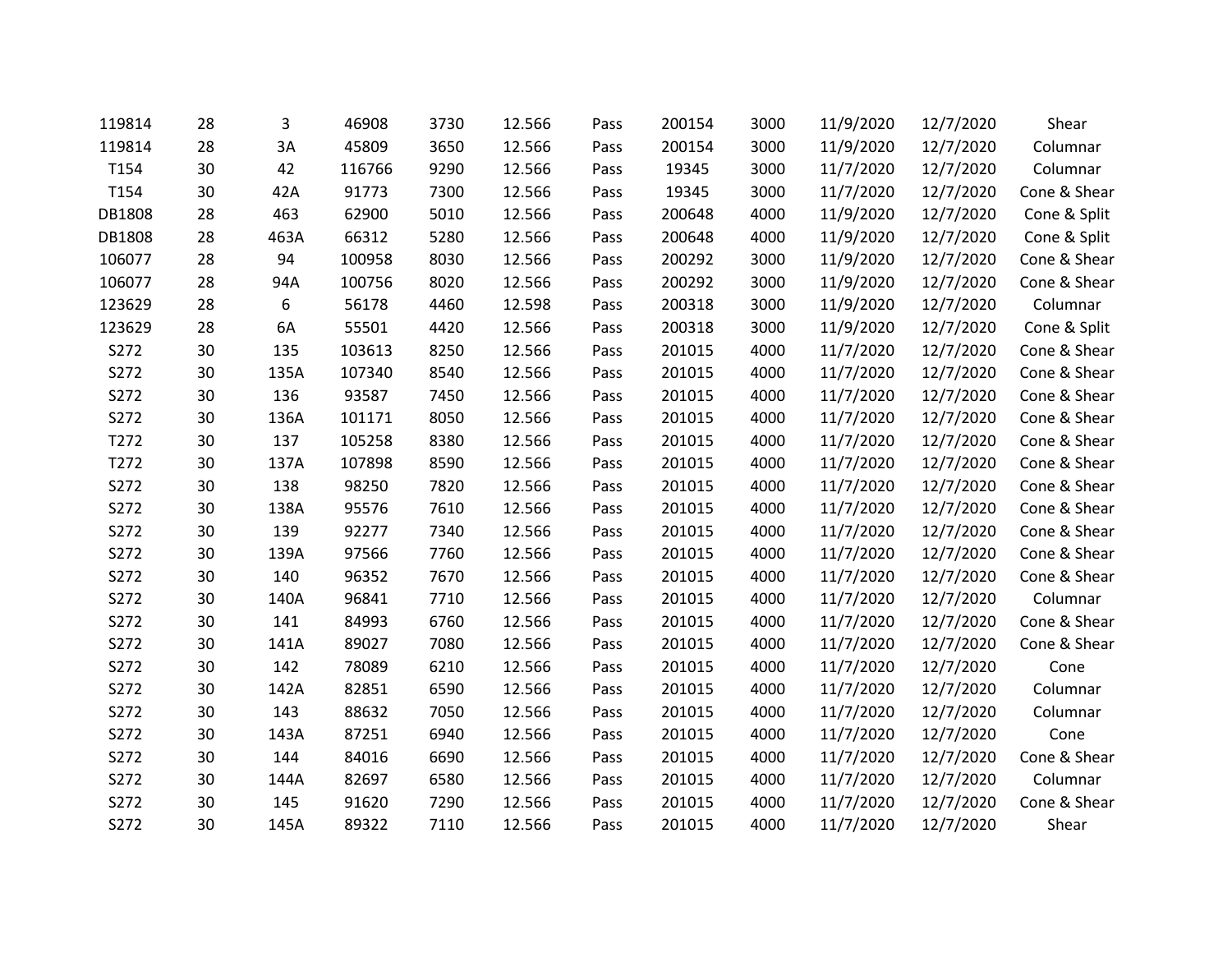| S272 | 30 | 146  | 99766  | 7940 | 12.566 | Pass | 201015 | 4000 | 11/7/2020 | 12/7/2020 | Cone & Shear |
|------|----|------|--------|------|--------|------|--------|------|-----------|-----------|--------------|
| S272 | 30 | 146A | 99547  | 7920 | 12.566 | Pass | 201015 | 4000 | 11/7/2020 | 12/7/2020 | Cone & Shear |
| S272 | 30 | 147  | 88223  | 7020 | 12.566 | Pass | 201015 | 4000 | 11/7/2020 | 12/7/2020 | Columnar     |
| S272 | 30 | 147A | 91665  | 7290 | 12.566 | Pass | 201015 | 4000 | 11/7/2020 | 12/7/2020 | Columnar     |
| S272 | 30 | 148  | 101371 | 8070 | 12.566 | Pass | 201015 | 4000 | 11/7/2020 | 12/7/2020 | Cone & Shear |
| S272 | 30 | 148A | 95628  | 7610 | 12.566 | Pass | 201015 | 4000 | 11/7/2020 | 12/7/2020 | Cone & Shear |
| S272 | 30 | 149  | 105652 | 8410 | 12.566 | Pass | 201015 | 4000 | 11/7/2020 | 12/7/2020 | Cone & Shear |
| S272 | 30 | 149A | 103436 | 8230 | 12.566 | Pass | 201015 | 4000 | 11/7/2020 | 12/7/2020 | Columnar     |
| S272 | 30 | 150  | 95314  | 7580 | 12.566 | Pass | 201015 | 4000 | 11/7/2020 | 12/7/2020 | Cone & Split |
| S272 | 30 | 150A | 99203  | 7890 | 12.566 | Pass | 201015 | 4000 | 11/7/2020 | 12/7/2020 | Cone & Shear |
| S272 | 30 | 151  | 106451 | 8470 | 12.566 | Pass | 201015 | 4000 | 11/7/2020 | 12/7/2020 | Cone & Shear |
| S272 | 30 | 151A | 103827 | 8260 | 12.566 | Pass | 201015 | 4000 | 11/7/2020 | 12/7/2020 | Cone         |
| S272 | 30 | 152  | 100037 | 7960 | 12.566 | Pass | 201015 | 4000 | 11/7/2020 | 12/7/2020 | Cone & Shear |
| S272 | 30 | 152A | 98798  | 7860 | 12.566 | Pass | 201015 | 4000 | 11/7/2020 | 12/7/2020 | Columnar     |
| S272 | 30 | 153  | 86045  | 6850 | 12.566 | Pass | 201015 | 4000 | 10/7/2020 | 12/7/2020 | Cone & Shear |
| S272 | 30 | 153A | 93883  | 7470 | 12.566 | Pass | 201015 | 4000 | 10/7/2020 | 12/7/2020 | Columnar     |
| S272 | 30 | 154  | 86756  | 6890 | 12.592 | Pass | 201015 | 4000 | 11/7/2020 | 12/7/2020 | Cone & Shear |
| S272 | 30 | 154A | 80975  | 6440 | 12.566 | Pass | 201015 | 4000 | 11/7/2020 | 12/7/2020 | Cone & Shear |
| T014 | 28 | 91A  | 82654  | 6580 | 12.566 | Pass | 200360 | 3500 | 11/9/2020 | 12/7/2020 | Columnar     |
| T014 | 28 | 91A  | 85796  | 6830 | 12.566 | Pass | 200360 | 3500 | 11/9/2020 | 12/7/2020 | Cone & Shear |
| T079 | 28 | 214  | 86267  | 6840 | 12.617 | Pass | 200065 | 3000 | 11/9/2020 | 12/7/2020 | Cone & Shear |
| T079 | 28 | 214A | 87303  | 6950 | 12.566 | Pass | 200065 | 3000 | 11/9/2020 | 12/7/2020 | Cone & Shear |
| U057 | 28 | 3    | 39793  | 3170 | 12.566 | Pass | 200456 | 3000 | 11/9/2020 | 12/7/2020 | Columnar     |
| U057 | 28 | 3A   | 40338  | 3210 | 12.566 | Pass | 200456 | 3000 | 11/9/2020 | 12/7/2020 | Cone & Shear |
| R279 | 28 | 287A | 54124  | 4310 | 12.566 | Pass | 200178 | 3000 | 11/9/2020 | 12/7/2020 | Cone         |
| R279 | 28 | 287A | 54321  | 4320 | 12.566 | Pass | 200178 | 3000 | 11/9/2020 | 12/7/2020 | Cone & Shear |
| S127 | 28 | 255  | 81807  | 6500 | 12.592 | Pass | 200531 | 3000 | 11/9/2020 | 12/7/2020 | Columnar     |
| S127 | 28 | 255A | 83965  | 6680 | 12.566 | Pass | 200531 | 3000 | 11/9/2020 | 12/7/2020 | Cone & Shear |
| S127 | 28 | 256  | 81162  | 6460 | 12.566 | Pass | 200531 | 3000 | 11/9/2020 | 12/7/2020 | Cone & Shear |
| S127 | 28 | 256A | 81761  | 6510 | 12.566 | Pass | 200531 | 3000 | 11/9/2020 | 12/7/2020 | Cone & Shear |
| S127 | 28 | 257  | 61340  | 4880 | 12.566 | Pass | 200039 | 4000 | 11/9/2020 | 12/7/2020 | Cone & Shear |
| S127 | 28 | 257A | 60904  | 4850 | 12.566 | Pass | 200039 | 4000 | 11/9/2020 | 12/7/2020 | Cone         |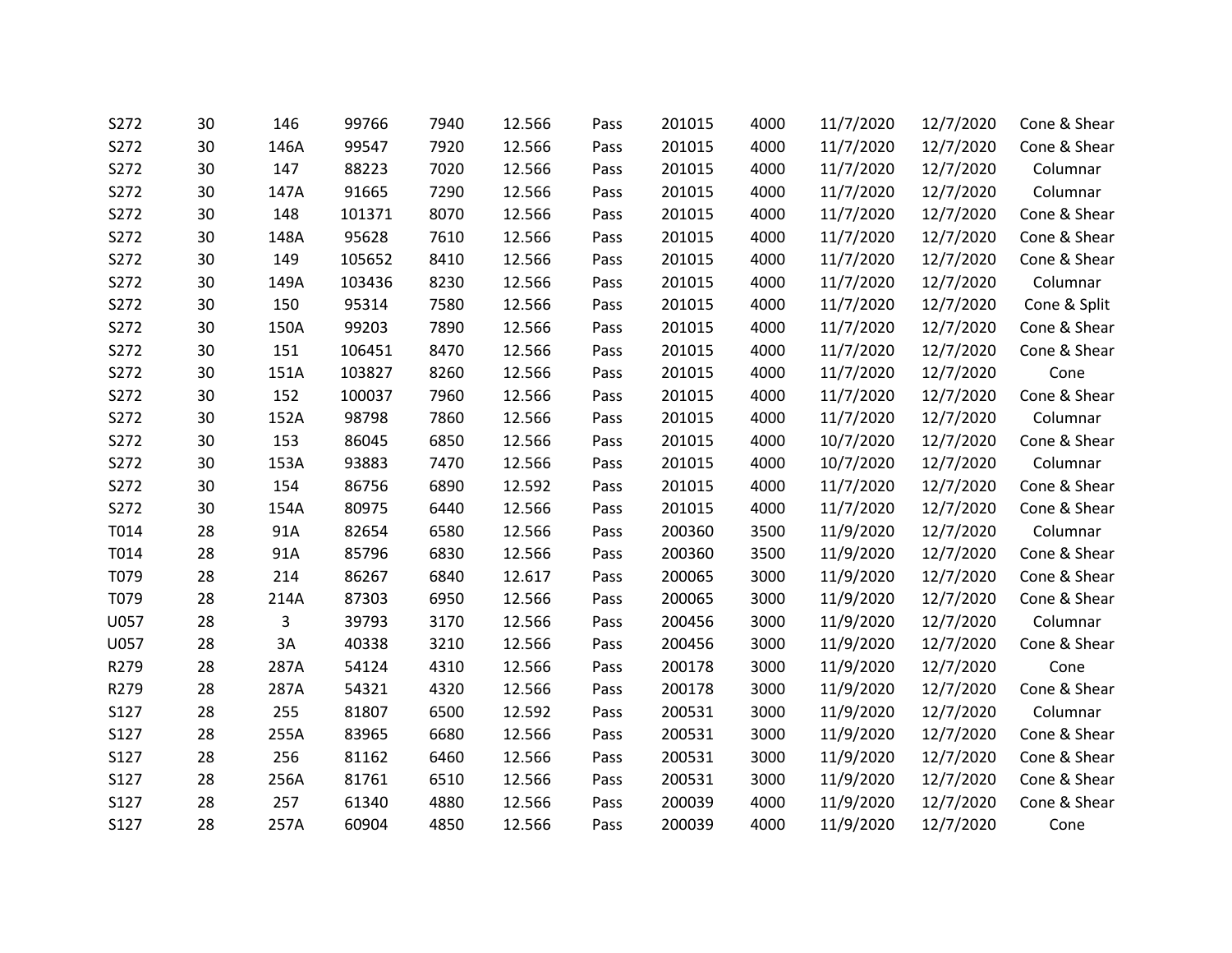| Q029   | 28 | 595-A          | 48396  | 3850   | 12.566 | Pass | 201014 | 3000 | 11/9/2020  | 12/7/2020 | Cone & Shear |
|--------|----|----------------|--------|--------|--------|------|--------|------|------------|-----------|--------------|
| Q029   | 28 | 595-A          | 48666  | 3870   | 12.566 | Pass | 201014 | 3000 | 11/9/2020  | 12/7/2020 | Cone & Shear |
| S272   | 30 | 135Z           | 105019 | 8320   | 12.617 | Pass | 201015 | 4000 | 11/7/2020  | 12/7/2020 | Cone         |
| S272   | 30 | 135Z           | 106410 | 8470   | 12.566 | Pass | 201015 | 4000 | 11/7/2020  | 12/7/2020 | Cone & Shear |
| T932   | 7  | 29             | 133203 | 10600  | 12.566 | Pass | 201053 | 3000 | 11/30/2020 | 12/7/2020 | Cone         |
| T932   | 7  | 29A            | 117113 | 9320   | 12.566 | Pass | 201053 | 3000 | 11/30/2020 | 12/7/2020 | Columnar     |
| CMGC03 | 28 | 21 ARB         | 141897 | 11290  | 12.566 | Pass | 200031 | 8000 | 11/10/2020 | 12/8/2020 | Cone & Shear |
| CMGC03 | 28 | 21 ARB         | 137493 | 10940  | 12.566 | Pass | 200031 | 8000 | 11/10/2020 | 12/8/2020 | Cone         |
| 121512 | 28 | 22             | 63430  | 5050   | 12.566 | Pass | 200110 | 3000 | 11/10/2020 | 12/8/2020 | Cone & Shear |
| 121512 | 28 | 22A            | 61780  | 4920   | 12.566 | Pass | 200110 | 3000 | 11/10/2020 | 12/8/2020 | Cone & Split |
| R273   | 28 | 213            | 62592  | 4980   | 12.566 | Pass | 200256 | 3000 | 11/10/2020 | 12/8/2020 | Cone & Split |
| R273   | 28 | 213A           | 62419  | 4970   | 12.566 | Pass | 200256 | 3000 | 11/10/2020 | 12/8/2020 | Cone & Shear |
| 111041 | 28 | $S-23$         | 57734  | 4660   | 12.379 | Pass | 200316 | 3000 | 11/10/2020 | 12/8/2020 | Cone & Shear |
| 111041 | 28 | $S-23A$        | 58627  | 4670   | 12.566 | Pass | 200316 | 3000 | 11/10/2020 | 12/8/2020 | Cone & Shear |
| 111041 | 28 | BR1-15         | 59066  | 4700   | 12.566 | Pass | 200316 | 3000 | 11/10/2020 | 12/8/2020 | Columnar     |
| 111041 | 28 | <b>BR1-15A</b> | 54436  | 4330   | 12.566 | Pass | 200316 | 3000 | 11/10/2020 | 12/8/2020 | Cone & Shear |
| Q921   | 28 | 658            | 63597  | 5110   | 12.441 | Pass | 201101 | 3000 | 11/10/2020 | 12/8/2020 | Columnar     |
| Q921   | 28 | 658A           | 63400  | 5050   | 12.566 | Pass | 201101 | 3000 | 11/10/2020 | 12/8/2020 | Columnar     |
| T011   | 28 | 85             | 71014  | 5650   | 12.566 | Pass | 200763 | 3000 | 11/10/2020 | 12/8/2020 | Cone & Shear |
| T011   | 28 | 85A            | 68243  | 5430   | 12.566 | Pass | 200763 | 3000 | 11/10/2020 | 12/8/2020 | Cone & Shear |
| T380   | 28 | 3              | 77173  | 6170   | 12.504 | Pass | 200326 | 3000 | 11/10/2020 | 12/8/2020 | Cone         |
| T380   | 28 | 3A             | 77742  | 6190   | 12.566 | Pass | 200326 | 3000 | 11/10/2020 | 12/8/2020 | Cone & Shear |
| DB1801 | 28 | 462            | 88442  | 7040   | 12.566 | Pass | 200392 | 3000 | 11/10/2020 | 12/8/2020 | Columnar     |
| DB1801 | 28 | 462A           | 92611  | 7370   | 12.566 | Pass | 200392 | 3000 | 11/10/2020 | 12/8/2020 | Cone         |
| DB1801 | 28 | 464            | 65108  | 5180   | 12.566 | Pass | 200648 | 4000 | 11/10/2020 | 12/8/2020 | Cone         |
| DB1801 | 28 | 464A           | 70353  | 5600   | 12.566 | Pass | 200648 | 4000 | 11/10/2020 | 12/8/2020 | Columnar     |
| 106077 | 28 | 95             | 49202  | < 3920 | 12.566 | Fail | 200940 | 4000 | 11/10/2020 | 12/8/2020 | Cone & Shear |
| 106077 | 28 | 95A            | 49541  | < 3940 | 12.566 | Fail | 200940 | 4000 | 11/10/2020 | 12/8/2020 | Columnar     |
| 123629 | 28 | $\overline{7}$ | 61900  | 4930   | 12.566 | Pass | 200318 | 3000 | 11/10/2020 | 12/8/2020 | Cone & Shear |
| 123629 | 28 | 7A             | 58577  | 4660   | 12.566 | Pass | 200318 | 3000 | 11/10/2020 | 12/8/2020 | Cone & Shear |
| S272   | 28 | 155            | 83141  | 6620   | 12.566 | Pass | 201015 | 4000 | 11/10/2020 | 12/8/2020 | Cone         |
| S272   | 28 | 155A           | 77776  | 6190   | 12.566 | Pass | 201015 | 4000 | 11/10/2020 | 12/8/2020 | Cone & Shear |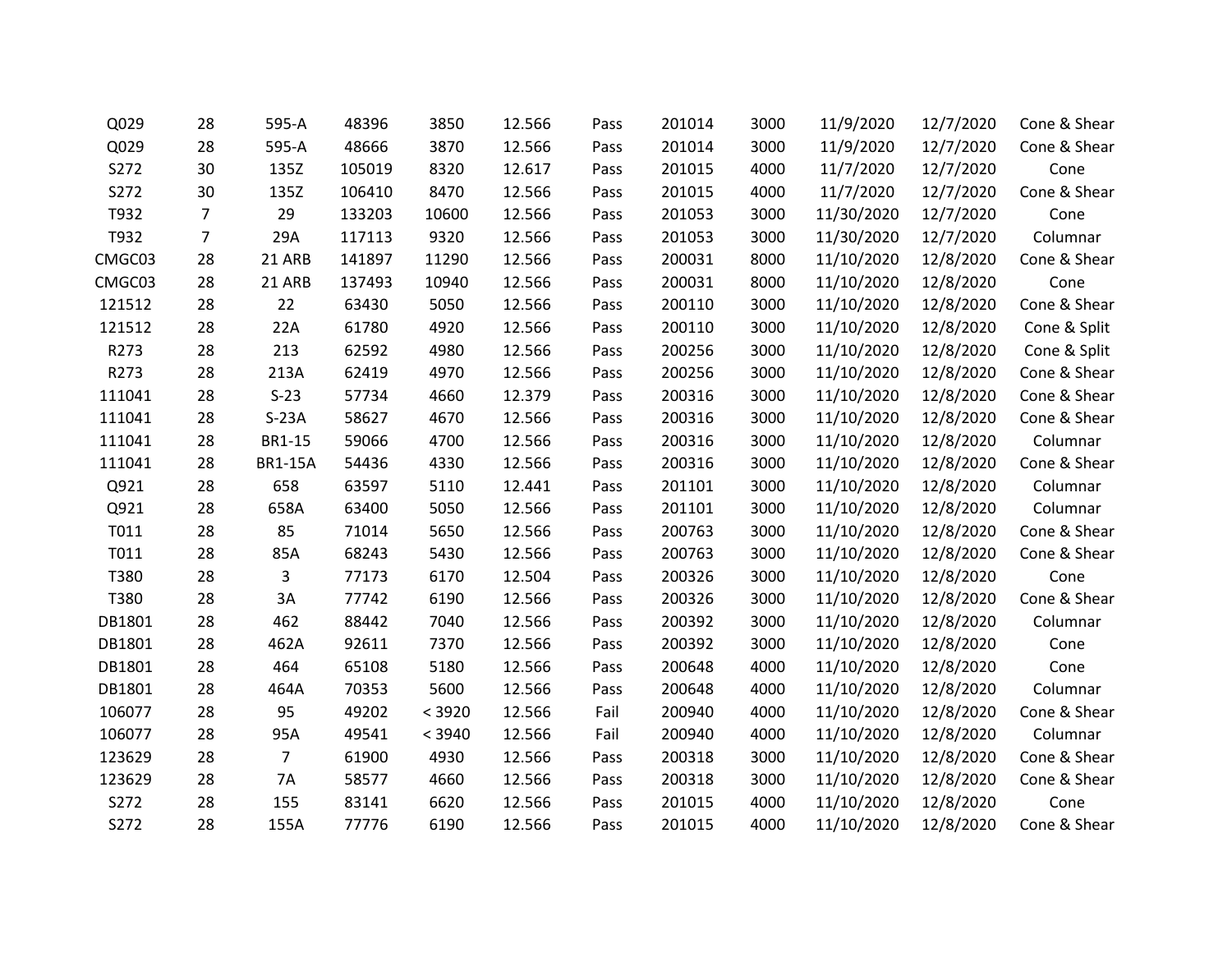| S272        | 28 | 156  | 102490 | 8160  | 12.566 | Pass | 201015         | 4000 | 11/10/2020 | 12/8/2020 | Columnar     |
|-------------|----|------|--------|-------|--------|------|----------------|------|------------|-----------|--------------|
| S272        | 28 | 156A | 103151 | 8210  | 12.566 | Pass | 201015         | 4000 | 11/10/2020 | 12/8/2020 | Cone         |
| S272        | 28 | 157  | 105765 | 8420  | 12.566 | Pass | 201015         | 4000 | 11/10/2020 | 12/8/2020 | Cone & Split |
| S272        | 28 | 157A | 106697 | 8490  | 12.566 | Pass | 201015         | 4000 | 11/10/2020 | 12/8/2020 | Cone         |
| S272        | 28 | 158  | 94279  | 7500  | 12.566 | Pass | 201015         | 4000 | 11/10/2020 | 12/8/2020 | Cone & Shear |
| S272        | 28 | 158A | 93966  | 7480  | 12.566 | Pass | 201015         | 4000 | 11/10/2020 | 12/8/2020 | Shear        |
| T014        | 28 | 92A  | 88277  | 7020  | 12.566 | Pass | 200360         | 3500 | 11/10/2020 | 12/8/2020 | Columnar     |
| T014        | 28 | 92A  | 82792  | 6590  | 12.566 | Pass | 200360         | 3500 | 11/10/2020 | 12/8/2020 | Columnar     |
| T015        | 28 | 6    | 62106  | 4940  | 12.566 | Pass | 200703         | 3000 | 11/10/2020 | 12/8/2020 | Columnar     |
| T015        | 28 | 6A   | 62452  | 4970  | 12.566 | Pass | 200703         | 3000 | 11/10/2020 | 12/8/2020 | Cone & Shear |
| T023        | 28 | 46   | 94266  | 7500  | 12.566 | Pass | 200979         | 4000 | 11/10/2020 | 12/8/2020 | Cone & Shear |
| T023        | 28 | 46A  | 92077  | 7330  | 12.566 | Pass | 200979         | 4000 | 11/10/2020 | 12/8/2020 | Columnar     |
| T167        | 28 | 4    | 70688  | 5600  | 12.629 | Pass | <b>BAG MIX</b> | 4000 | 11/10/2020 | 12/8/2020 | Cone & Split |
| T167        | 28 | 4A   | 68506  | 5450  | 12.566 | Pass | <b>BAG MIX</b> | 4000 | 11/10/2020 | 12/8/2020 | Cone & Split |
| U017        | 28 | 17A  | 51574  | 4100  | 12.566 | Pass | 2002021        | 3000 | 11/10/2020 | 12/8/2020 | Cone & Shear |
| U017        | 28 | 17A  | 55579  | 4420  | 12.566 | Pass | 2002021        | 3000 | 11/10/2020 | 12/8/2020 | Columnar     |
| U057        | 28 | 4    | 45415  | 3600  | 12.629 | Pass | 200456         | 3000 | 11/10/2020 | 12/8/2020 | Columnar     |
| U057        | 28 | 4A   | 45076  | 3590  | 12.566 | Pass | 200456         | 3000 | 11/10/2020 | 12/8/2020 | Cone & Shear |
| U087        | 28 | 18   | 73801  | 5840  | 12.629 | Pass | 200317         | 3000 | 11/10/2020 | 12/8/2020 | Cone & Shear |
| U087        | 28 | 18A  | 74089  | 5900  | 12.566 | Pass | 200317         | 3000 | 11/10/2020 | 12/8/2020 | Cone & Shear |
| <b>U088</b> | 28 | 12   | 48022  | 3820  | 12.566 | Pass | 200201         | 3000 | 11/10/2020 | 12/8/2020 | Cone & Shear |
| <b>U088</b> | 28 | 12A  | 46866  | 3730  | 12.566 | Pass | 200201         | 3000 | 11/10/2020 | 12/8/2020 | Cone & Shear |
| U132        | 28 | 3A   | 104774 | 8340  | 12.566 | Pass | 201026         | 3000 | 11/10/2020 | 12/8/2020 | Cone & Shear |
| U132        | 28 | 3A   | 99324  | 7900  | 12.566 | Pass | 201026         | 3000 | 11/10/2020 | 12/8/2020 | Columnar     |
| T932        | 28 | 61   | 137758 | 10960 | 12.566 | Pass | 200178         | 3000 | 11/10/2020 | 12/8/2020 | Columnar     |
| T932        | 28 | 61A  | 147115 | 11710 | 12.566 | Pass | 200178         | 3000 | 11/10/2020 | 12/8/2020 | Columnar     |
| CMGC03      | 28 | 73   | 67101  | 5340  | 12.566 | Pass | 200392         | 3000 | 11/10/2020 | 12/8/2020 | Cone & Split |
| CMGC03      | 28 | 73A  | 72308  | 5750  | 12.566 | Pass | 200392         | 3000 | 11/10/2020 | 12/8/2020 | Cone & Split |
| CMGC03      | 28 | 74   | 79388  | 6320  | 12.566 | Pass | 200392         | 3000 | 11/10/2020 | 12/8/2020 | Cone         |
| CMGC03      | 28 | 74A  | 82287  | 6550  | 12.566 | Pass | 200392         | 3000 | 11/10/2020 | 12/8/2020 | Cone & Shear |
| T336        | 28 | 102  | 100949 | 8030  | 12.566 | Pass | 201031         | 4500 | 11/10/2020 | 12/8/2020 | Columnar     |
| T336        | 28 | 102A | 98958  | 7870  | 12.566 | Pass | 201031         | 4500 | 11/10/2020 | 12/8/2020 | Cone & Shear |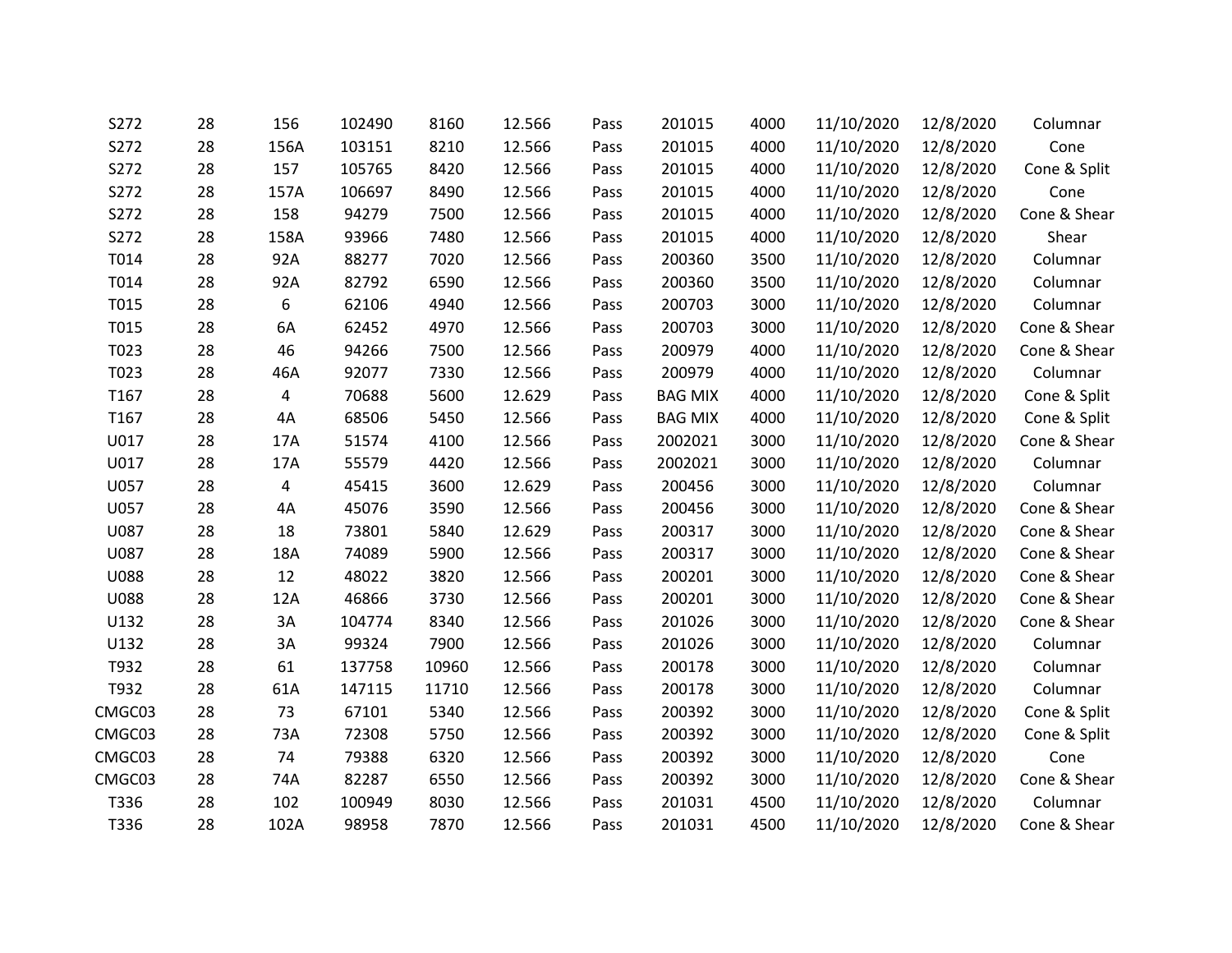| T336        | 28             | 103   | 55448  | 4410   | 12.566 | Pass | 200169 | 3000 | 11/10/2020 | 12/8/2020  | Cone & Shear |
|-------------|----------------|-------|--------|--------|--------|------|--------|------|------------|------------|--------------|
| T336        | 28             | 103A  | 54998  | 4380   | 12.566 | Pass | 200169 | 3000 | 11/10/2020 | 12/8/2020  | Cone & Shear |
| S127        | 28             | 258   | 73819  | 5870   | 12.566 | Pass | 200531 | 3000 | 11/10/2020 | 12/8/2020  | Cone & Shear |
| S127        | 28             | 258A  | 72662  | 5780   | 12.566 | Pass | 200531 | 3000 | 11/10/2020 | 12/8/2020  | Cone & Shear |
| S127        | 28             | 259   | 84092  | 6690   | 12.566 | Pass | 200039 | 4000 | 11/10/2020 | 12/8/2020  | Cone & Shear |
| <b>S127</b> | 28             | 259A  | 87988  | 7000   | 12.566 | Pass | 200039 | 4000 | 11/10/2020 | 12/8/2020  | Columnar     |
| T019        | 28             | 4     | 68824  | 5480   | 12.566 | Pass | 200151 | 3000 | 11/10/2020 | 12/8/2020  | Cone & Shear |
| T019        | 28             | 4A    | 64476  | 5130   | 12.566 | Pass | 200151 | 3000 | 11/10/2020 | 12/8/2020  | Cone & Shear |
| U266        | 28             | 4     | 76936  | 6120   | 12.566 | Pass | 201062 | 3000 | 11/11/2020 | 12/9/2020  | Columnar     |
| U266        | 28             | 4A    | 77346  | 6150   | 12.566 | Pass | 201062 | 3000 | 11/11/2020 | 12/9/2020  | Cone & Shear |
| R273        | 28             | 214   | 67148  | 5340   | 12.566 | Pass | 200256 | 3000 | 11/11/2020 | 12/9/2020  | Cone & Shear |
| R273        | 28             | 214A  | 65060  | 5180   | 12.566 | Pass | 200256 | 3000 | 11/11/2020 | 12/9/2020  | Cone         |
| CMGC03      | 28             | 11ARK | 144162 | 11530  | 12.504 | Pass | 200923 | 5000 | 11/11/2020 | 12/9/2020  | Cone         |
| CMGC03      | 28             | 11ARK | 142253 | 11380  | 12.504 | Pass | 200923 | 5000 | 11/11/2020 | 12/9/2020  | Cone         |
| CMGC03      | 28             | 12ARK | 136611 | 10870  | 12.566 | Pass | 200923 | 5000 | 11/11/2020 | 12/9/2020  | Cone         |
| CMGC03      | 28             | 12ARK | 135344 | 10770  | 12.566 | Pass | 200923 | 5000 | 11/11/2020 | 12/9/2020  | Columnar     |
| T014        | 28             | 93A   | 89471  | 7120   | 12.566 | Pass | 200360 | 4500 | 11/11/2020 | 12/9/2020  | Cone & Shear |
| T014        | 28             | 93A   | 85623  | 6810   | 12.566 | Pass | 200360 | 4500 | 11/11/2020 | 12/9/2020  | Cone & Shear |
| T932        | 28             | 62    | 118459 | 9430   | 12.566 | Pass | 200178 | 3000 | 11/11/2020 | 12/9/2020  | Cone & Split |
| T932        | 28             | 62A   | 66608  | 5300   | 12.566 | Pass | 200178 | 3000 | 11/11/2020 | 12/9/2020  | Cone & Shear |
| Q029        | 28             | 596A  | 72190  | 5720   | 12.629 | Pass | 201013 | 3000 | 11/11/2020 | 12/9/2020  | Shear        |
| Q029        | 28             | 596A  | 73074  | 5820   | 12.566 | Pass | 201013 | 3000 | 11/11/2020 | 12/9/2020  | Shear        |
| S060        | $\overline{7}$ | 177B  | 88266  | 7020   | 12.566 | Pass | 200715 | 3000 | 12/2/2020  | 12/9/2020  | Cone & Shear |
| S060        | $\overline{7}$ | 177C  | 92430  | 7360   | 12.566 | Pass | 200715 | 3000 | 12/2/2020  | 12/9/2020  | Cone         |
| U012        | 37             | 4     | 52049  | 4140   | 12.566 | Pass | 200169 | 3000 | 11/2/2020  | 12/9/2020  | Cone         |
| U012        | 37             | 4A    | 49455  | 3940   | 12.566 | Pass | 200169 | 3000 | 11/2/2020  | 12/9/2020  | Cone & Shear |
| U012        | 36             | 5     | 45281  | 3600   | 12.566 | Pass | 200169 | 3000 | 11/3/2020  | 12/9/2020  | Columnar     |
| U012        | 36             | 5A    | 37370  | < 2970 | 12.566 | Fail | 200169 | 3000 | 11/3/2020  | 12/9/2020  | Cone         |
| 126679      | 28             | 6     | 76276  | 6070   | 12.566 | Pass | 200999 | 3000 | 11/12/2020 | 12/10/2020 | Cone & Shear |
| 126679      | 28             | 6A    | 80901  | 6440   | 12.566 | Pass | 200999 | 3000 | 11/12/2020 | 12/10/2020 | Cone & Shear |
| S060        | 28             | 678   | 76946  | 6120   | 12.566 | Pass | 200196 | 3000 | 11/12/2020 | 12/10/2020 | Cone         |
| S060        | 28             | 678A  | 74846  | 5960   | 12.566 | Pass | 200196 | 3000 | 11/12/2020 | 12/10/2020 | Cone         |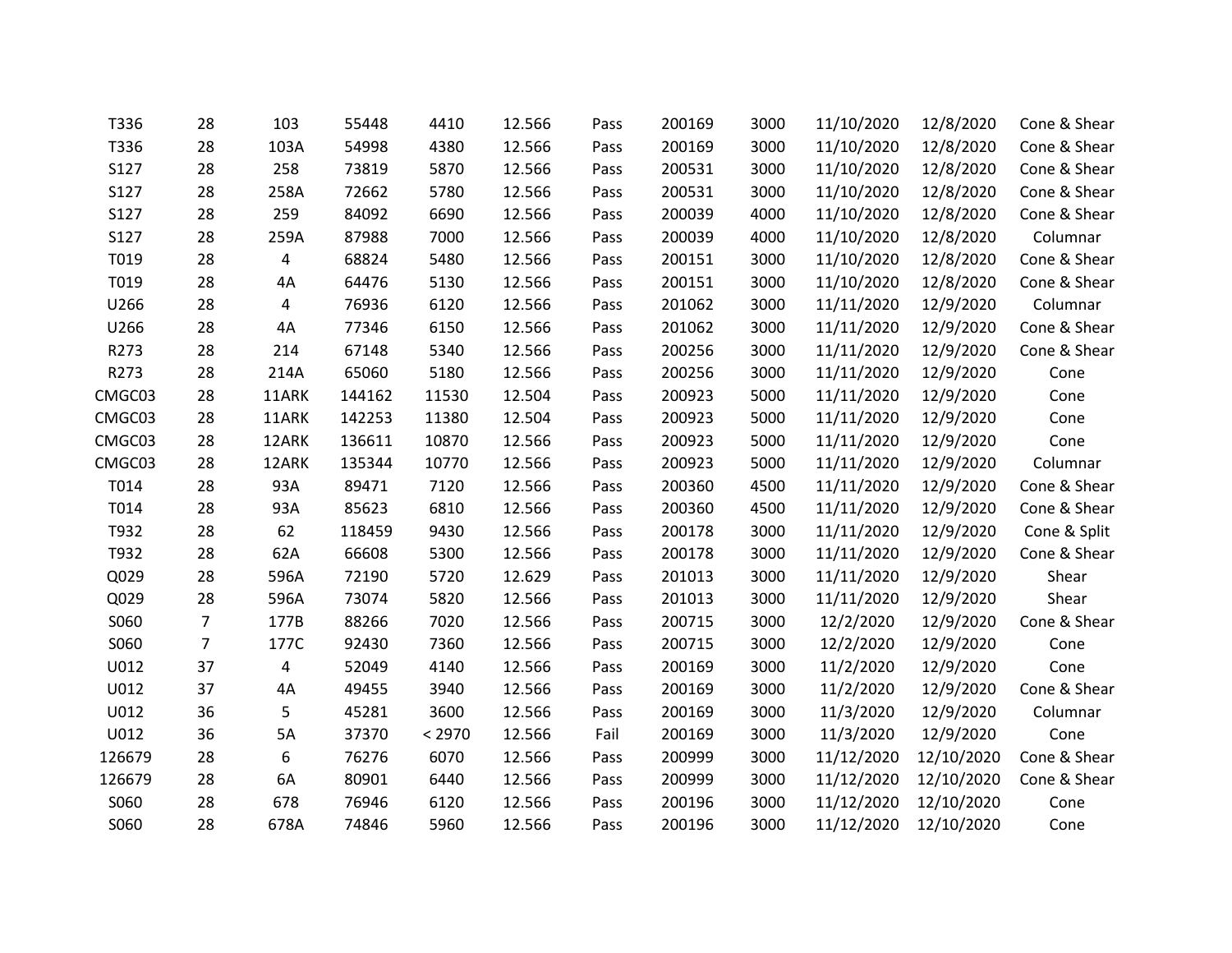| 111041           | 28 | $S-24$         | 64957  | 5170  | 12.566 | Pass | 200316         | 3000 | 11/12/2020 | 12/10/2020 | Cone & Shear |
|------------------|----|----------------|--------|-------|--------|------|----------------|------|------------|------------|--------------|
| 111041           | 28 | $S-24A$        | 67051  | 5340  | 12.566 | Pass | 200316         | 3000 | 11/12/2020 | 12/10/2020 | Cone & Split |
| 111041           | 28 | <b>BR1-16</b>  | 56897  | 4530  | 12.566 | Pass | 200316         | 3000 | 11/12/2020 | 12/10/2020 | Cone & Shear |
| 111041           | 28 | <b>BR1-16A</b> | 58875  | 4690  | 12.566 | Pass | 200316         | 3000 | 11/12/2020 | 12/10/2020 | Cone & Shear |
| Q921             | 28 | 562            | 83175  | 6620  | 12.566 | Pass | 201102         | 3000 | 11/12/2020 | 12/10/2020 | Cone & Shear |
| Q921             | 28 | 562A           | 82105  | 6530  | 12.566 | Pass | 201102         | 3000 | 11/12/2020 | 12/10/2020 | Columnar     |
| S202             | 28 | 274            | 84595  | 6730  | 12.566 | Pass | 200753         | 4000 | 11/12/2020 | 12/10/2020 | Columnar     |
| S202             | 28 | 274A           | 83282  | 6630  | 12.566 | Pass | 200753         | 4000 | 11/12/2020 | 12/10/2020 | Cone         |
| T380             | 28 | 4              | 82967  | 6600  | 12.566 | Pass | 200326         | 3000 | 11/12/2020 | 12/10/2020 | Cone & Shear |
| T380             | 28 | 4A             | 73311  | 5830  | 12.566 | Pass | 200326         | 3000 | 11/12/2020 | 12/10/2020 | Cone & Shear |
| DB1801           | 28 | 465            | 94999  | 7560  | 12.566 | Pass | 200170         | 3000 | 11/12/2020 | 12/10/2020 | Cone & Shear |
| DB1801           | 28 | 465A           | 101828 | 8100  | 12.566 | Pass | 200170         | 3000 | 11/12/2020 | 12/10/2020 | Columnar     |
| DB1801           | 28 | 466            | 92384  | 7350  | 12.566 | Pass | 200392         | 3000 | 11/12/2020 | 12/10/2020 | Cone         |
| DB1801           | 28 | 466A           | 83324  | 6630  | 12.566 | Pass | 200392         | 3000 | 11/12/2020 | 12/10/2020 | Cone & Shear |
| 106077           | 28 | 96             | 66669  | 5310  | 12.566 | Pass | 200286         | 3000 | 11/12/2020 | 12/10/2020 | Columnar     |
| 106077           | 28 | 96A            | 63230  | 5030  | 12.566 | Pass | 200286         | 3000 | 11/12/2020 | 12/10/2020 | Columnar     |
| CMGC03           | 28 | 13 ARK         | 134936 | 10740 | 12.566 | Pass | 200923         | 5000 | 11/12/2020 | 12/10/2020 | Cone         |
| CMGC03           | 28 | 13 ARK         | 134470 | 10700 | 12.566 | Pass | 200923         | 5000 | 11/12/2020 | 12/10/2020 | Cone & Shear |
| T014             | 28 | 94             | 81985  | 6520  | 12.566 | Pass | 200360         | 4500 | 11/12/2020 | 12/10/2020 | Columnar     |
| T014             | 28 | 94A            | 82429  | 6560  | 12.566 | Pass | 200360         | 4500 | 11/12/2020 | 12/10/2020 | Cone         |
| T015             | 28 | 7              | 64397  | 5120  | 12.566 | Pass | 200703         | 3000 | 11/12/2020 | 12/10/2020 | Shear        |
| T015             | 28 | 7A             | 62882  | 5000  | 12.566 | Pass | 200703         | 3000 | 11/12/2020 | 12/10/2020 | Cone & Shear |
| T167             | 28 | 5              | 53548  | 4250  | 12.592 | Pass | <b>BAG MIX</b> | 4000 | 11/12/2020 | 12/10/2020 | Cone & Shear |
| T <sub>167</sub> | 28 | 5A             | 56317  | 4480  | 12.566 | Pass | <b>BAG MIX</b> | 4000 | 11/12/2020 | 12/10/2020 | Columnar     |
| U017             | 28 | 19             | 73300  | 5830  | 12.566 | Pass | 200203         | 3000 | 11/12/2020 | 12/10/2020 | Columnar     |
| U017             | 28 | 19A            | 71653  | 5700  | 12.566 | Pass | 200203         | 3000 | 11/12/2020 | 12/10/2020 | Columnar     |
| <b>U088</b>      | 28 | 13             | 62065  | 4940  | 12.566 | Pass | 201104         | 4000 | 11/12/2020 | 12/10/2020 | Columnar     |
| <b>U088</b>      | 28 | 13A            | 63224  | 5030  | 12.566 | Pass | 201104         | 4000 | 11/12/2020 | 12/10/2020 | Cone & Shear |
| 121512           | 28 | 5              | 78190  | 6220  | 12.566 | Pass | 9421TN         | 3000 | 11/12/2020 | 12/10/2020 | Cone         |
| 121512           | 28 | 5A             | 75501  | 6010  | 12.566 | Pass | 9421TN         | 3000 | 11/12/2020 | 12/10/2020 | Cone & Shear |
| 121512           | 28 | 23             | 71941  | 5720  | 12.566 | Pass | 200110         | 3000 | 11/12/2020 | 12/10/2020 | Columnar     |
| 121512           | 28 | 23A            | 73690  | 5860  | 12.566 | Pass | 200110         | 3000 | 11/12/2020 | 12/10/2020 | Cone & Shear |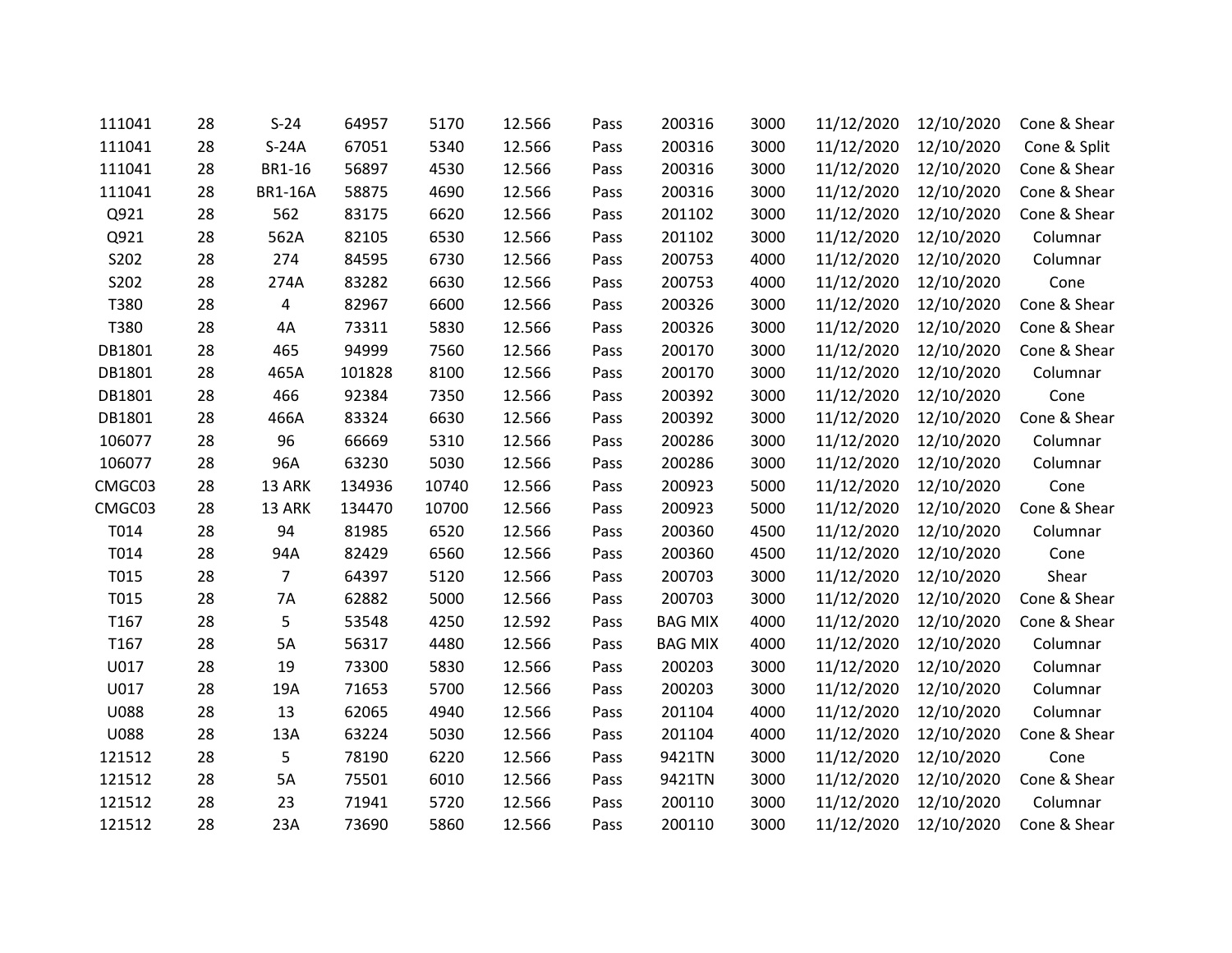| S060        | 28             | 679          | 88770  | 7060  | 12.566 | Pass | 200715 | 3000 | 11/12/2020 | 12/10/2020 | Columnar     |
|-------------|----------------|--------------|--------|-------|--------|------|--------|------|------------|------------|--------------|
| S060        | 28             | 679A         | 93012  | 7400  | 12.566 | Pass | 200715 | 3000 | 11/12/2020 | 12/10/2020 | Columnar     |
| S127        | 28             | 260          | 69878  | 5530  | 12.629 | Pass | 200039 | 4000 | 11/12/2020 | 12/10/2020 | Columnar     |
| S127        | 28             | 260A         | 66073  | 5260  | 12.566 | Pass | 200039 | 4000 | 11/12/2020 | 12/10/2020 | Columnar     |
| T400        | 28             | $\mathbf{1}$ | 106885 | 8510  | 12.566 | Pass | 201164 | 3000 | 11/12/2020 | 12/10/2020 | Cone         |
| T400        | 28             | 1A           | 104938 | 8350  | 12.566 | Pass | 201164 | 3000 | 11/12/2020 | 12/10/2020 | Cone & Shear |
| T932        | 28             | 63           | 141819 | 11340 | 12.504 | Pass | 200178 | 3000 | 11/12/2020 | 12/10/2020 | Cone         |
| T932        | 28             | 63A          | 111426 | 8870  | 12.566 | Pass | 200178 | 3000 | 11/12/2020 | 12/10/2020 | Columnar     |
| Q029        | 28             | 598          | 72198  | 5750  | 12.566 | Pass | 200080 | 3000 | 11/12/2020 | 12/10/2020 | Shear        |
| Q029        | 28             | 598A         | 70492  | 5610  | 12.566 | Pass | 200080 | 3000 | 11/12/2020 | 12/10/2020 | Shear        |
| T002        | 28             | 15           | 72242  | 5750  | 12.566 | Pass | 200377 | 3000 | 11/12/2020 | 12/10/2020 | Cone & Shear |
| T002        | 28             | 15A          | 68361  | 5440  | 12.566 | Pass | 200377 | 3000 | 11/12/2020 | 12/10/2020 | Cone & Shear |
| T019        | 28             | 5            | 68833  | 5480  | 12.566 | Pass | 200151 | 3000 | 11/12/2020 | 12/10/2020 | Cone & Shear |
| T019        | 28             | 5A           | 69327  | 5520  | 12.566 | Pass | 200151 | 3000 | 11/12/2020 | 12/10/2020 | Cone         |
| T023        | 28             | 48           | 108244 | 8610  | 12.566 | Pass | 200979 | 4000 | 11/12/2020 | 12/10/2020 | Cone & Split |
| T023        | 28             | 48A          | 110296 | 8780  | 12.566 | Pass | 200979 | 4000 | 11/12/2020 | 12/10/2020 | Cone         |
| T023        | 28             | 49           | 67860  | 5400  | 12.566 | Pass | 201012 | 3000 | 11/12/2020 | 12/10/2020 | Cone & Shear |
| T023        | 28             | 49A          | 71804  | 5710  | 12.566 | Pass | 201012 | 3000 | 11/12/2020 | 12/10/2020 | Cone & Shear |
| U032        | $\overline{7}$ | 3B           | 57935  | 4610  | 12.566 | Pass | 201040 | 3000 | 12/10/2020 | 12/10/2020 | Columnar     |
| U032        | $\overline{7}$ | 3C           | 60062  | 4780  | 12.566 | Pass | 201040 | 3000 | 12/10/2020 | 12/10/2020 | Cone & Shear |
| R273        | 28             | 215          | 70851  | 5640  | 12.566 | Pass | 200256 | 3000 | 11/13/2020 | 12/11/2020 | Columnar     |
| R273        | 28             | 215A         | 70833  | 5640  | 12.566 | Pass | 200256 | 3000 | 11/13/2020 | 12/11/2020 | Cone         |
| Q921        | 28             | 563          | 78797  | 6270  | 12.566 | Pass | 201102 | 3000 | 11/13/2020 | 12/11/2020 | Cone         |
| Q921        | 28             | 563A         | 81911  | 6520  | 12.566 | Pass | 201102 | 3000 | 11/13/2020 | 12/11/2020 | Cone         |
| U221        | 28             | $\mathbf{1}$ | 49721  | 3960  | 12.566 | Pass | 200169 | 3000 | 11/13/2020 | 12/11/2020 | Cone & Shear |
| U221        | 28             | 1A           | 53508  | 4260  | 12.566 | Pass | 200169 | 3000 | 11/13/2020 | 12/11/2020 | Cone & Split |
| 111041      | 28             | 2 ARB        | 137764 | 10960 | 12.566 | Pass | 200031 | 8500 | 11/13/2020 | 12/11/2020 | Cone         |
| 111041      | 28             | 2 ARB        | 134180 | 10680 | 12.566 | Pass | 200031 | 8500 | 11/13/2020 | 12/11/2020 | Cone         |
| CMGC03      | 28             | 14 ARK       | 137890 | 10970 | 12.566 | Pass | 200923 | 5000 | 11/13/2020 | 12/11/2020 | Cone         |
| CMGC03      | 28             | 14 ARK       | 127475 | 10140 | 12.566 | Pass | 200923 | 5000 | 11/13/2020 | 12/11/2020 | Cone & Shear |
| <b>U088</b> | 28             | 14           | 52256  | 4160  | 12.566 | Pass | 201104 | 4000 | 11/13/2020 | 12/11/2020 | Cone & Shear |
| <b>U088</b> | 28             | 14A          | 51550  | 4100  | 12.566 | Pass | 201104 | 4000 | 11/13/2020 | 12/11/2020 | Cone & Split |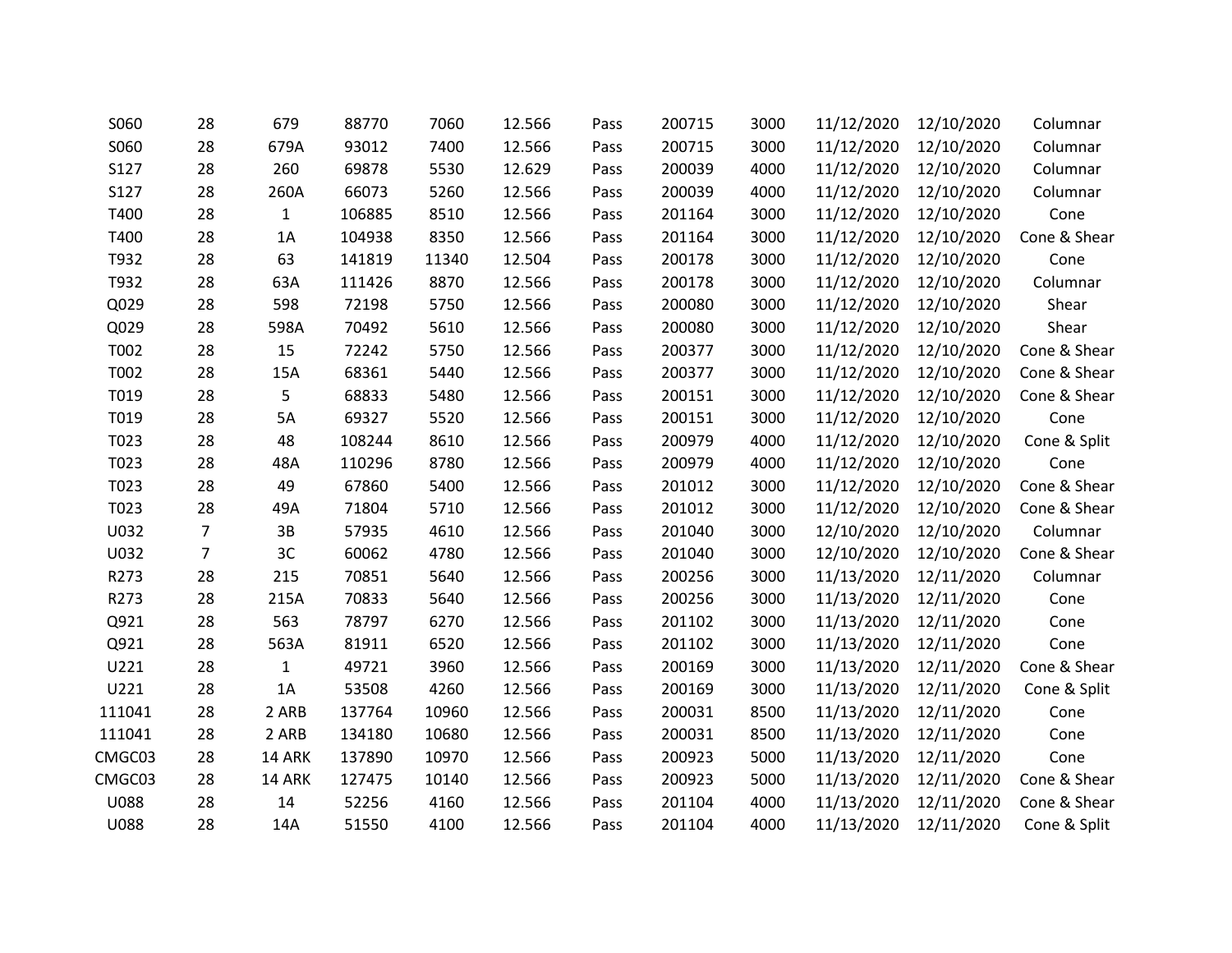| 121512 | 28 | 24          | 74823  | 5950  | 12.566 | Pass | 200110         | 3000 | 11/13/2020 | 12/11/2020 | Columnar      |
|--------|----|-------------|--------|-------|--------|------|----------------|------|------------|------------|---------------|
| 121512 | 28 | 24A         | 79986  | 6370  | 12.566 | Pass | 200110         | 3000 | 11/13/2020 | 12/11/2020 | Columnar      |
| R279   | 28 | 288         | 58804  | 4680  | 12.566 | Pass | 200178         | 3000 | 11/13/2020 | 12/11/2020 | Cone          |
| R279   | 28 | 288A        | 57926  | 4610  | 12.566 | Pass | 200178         | 3000 | 11/13/2020 | 12/11/2020 | Cone & Shear  |
| R136   | 28 | CG4         | 63738  | 5070  | 12.566 | Pass | 200402         | 3000 | 11/13/2020 | 12/11/2020 | Cone & Shear  |
| R136   | 28 | CG4A        | 62018  | 4940  | 12.566 | Pass | 200402         | 3000 | 11/13/2020 | 12/11/2020 | Columnar      |
| S127   | 28 | 261         | 81074  | 6450  | 12.566 | Pass | 200039         | 4000 | 11/13/2020 | 12/11/2020 | Columnar      |
| S127   | 28 | 261A        | 79753  | 6350  | 12.566 | Pass | 200039         | 4000 | 11/13/2020 | 12/11/2020 | Cone & Shear  |
| T932   | 28 | 64          | 138713 | 11040 | 12.566 | Pass | 200178         | 3000 | 11/13/2020 | 12/11/2020 | Cone          |
| T932   | 28 | 64A         | 145917 | 11610 | 12.566 | Pass | 200178         | 3000 | 11/13/2020 | 12/11/2020 | Cone          |
| T019   | 28 | 6           | 62834  | 5000  | 12.566 | Pass | 200151         | 3000 | 11/13/2020 | 12/11/2020 | Cone          |
| T019   | 28 | 6A          | 66544  | 5300  | 12.566 | Pass | 200151         | 3000 | 11/13/2020 | 12/11/2020 | Cone          |
| T023   | 28 | 50          | 75746  | 6010  | 12.61  | Pass | 201012         | 3000 | 11/13/2020 | 12/11/2020 | Cone & Shear  |
| T023   | 28 | 50A         | 75242  | 5990  | 12.566 | Pass | 201012         | 3000 | 11/13/2020 | 12/11/2020 | Columnar      |
| T079   | 28 | 215A        | 132027 | 4670  | 28.274 | Pass | 200617         | 3000 | 11/13/2020 | 12/11/2020 | Cone          |
| T079   | 28 | 215A        | 132558 | 4690  | 28.274 | Pass | 200617         | 3000 | 11/13/2020 | 12/11/2020 | Columnar      |
| T079   | 28 | 216A        | 75854  | 6040  | 12.566 | Pass | 200065         | 3000 | 11/13/2020 | 12/11/2020 | <none></none> |
| T079   | 28 | 216A        | 74551  | 5930  | 12.566 | Pass | 200065         | 3000 | 11/13/2020 | 12/11/2020 | Cone          |
| U128   | 28 | 10          | 97336  | 7730  | 12.592 | Pass | <b>BAG MIX</b> | 3000 | 11/13/2020 | 12/11/2020 | Columnar      |
| U128   | 28 | 10A         | 96872  | 7710  | 12.566 | Pass | <b>BAG MIX</b> | 3000 | 11/13/2020 | 12/11/2020 | Cone & Shear  |
| S060   | 9  | 177D        | 99524  | 7920  | 12.566 | Pass | 200715         | 3000 | 12/2/2020  | 12/11/2020 | Cone & Shear  |
| S060   | 9  | 177E        | 94258  | 7500  | 12.566 | Pass | 200715         | 3000 | 12/2/2020  | 12/11/2020 | Columnar      |
| U048   | 28 | V20         | 71807  | 5690  | 12.617 | Pass | 200339         | 3000 | 11/13/2020 | 12/11/2020 | Cone          |
| U048   | 28 | <b>V20A</b> | 70012  | 5570  | 12.566 | Pass | 200339         | 3000 | 11/13/2020 | 12/11/2020 | Shear         |
| P230   | 28 | 1973        | 64125  | 5100  | 12.566 | Pass | 200154         | 3000 | 11/13/2020 | 12/11/2020 | Cone          |
| P230   | 28 | 1973A       | 63984  | 5090  | 12.566 | Pass | 200154         | 3000 | 11/13/2020 | 12/11/2020 | Columnar      |
| S127   | 8  | 264B        | 66823  | 5320  | 12.566 | Pass | 200531         | 3000 | 12/3/2020  | 12/11/2020 | Columnar      |
| S127   | 8  | 264C        | 68097  | 5420  | 12.566 | Pass | 200531         | 3000 | 12/3/2020  | 12/11/2020 | Cone          |
| S127   | 8  | 265B        | 59950  | 4770  | 12.566 | Pass | 200531         | 3000 | 12/3/2020  | 12/11/2020 | Cone & Shear  |
| S127   | 8  | 265C        | 60764  | 4840  | 12.566 | Pass | 200531         | 3000 | 12/3/2020  | 12/11/2020 | Columnar      |
| S127   | 8  | 266B        | 61665  | 4910  | 12.566 | Pass | 200531         | 3000 | 12/3/2020  | 12/11/2020 | Columnar      |
| S127   | 8  | 266C        | 61229  | 4870  | 12.566 | Pass | 200531         | 3000 | 12/3/2020  | 12/11/2020 | Cone & Shear  |